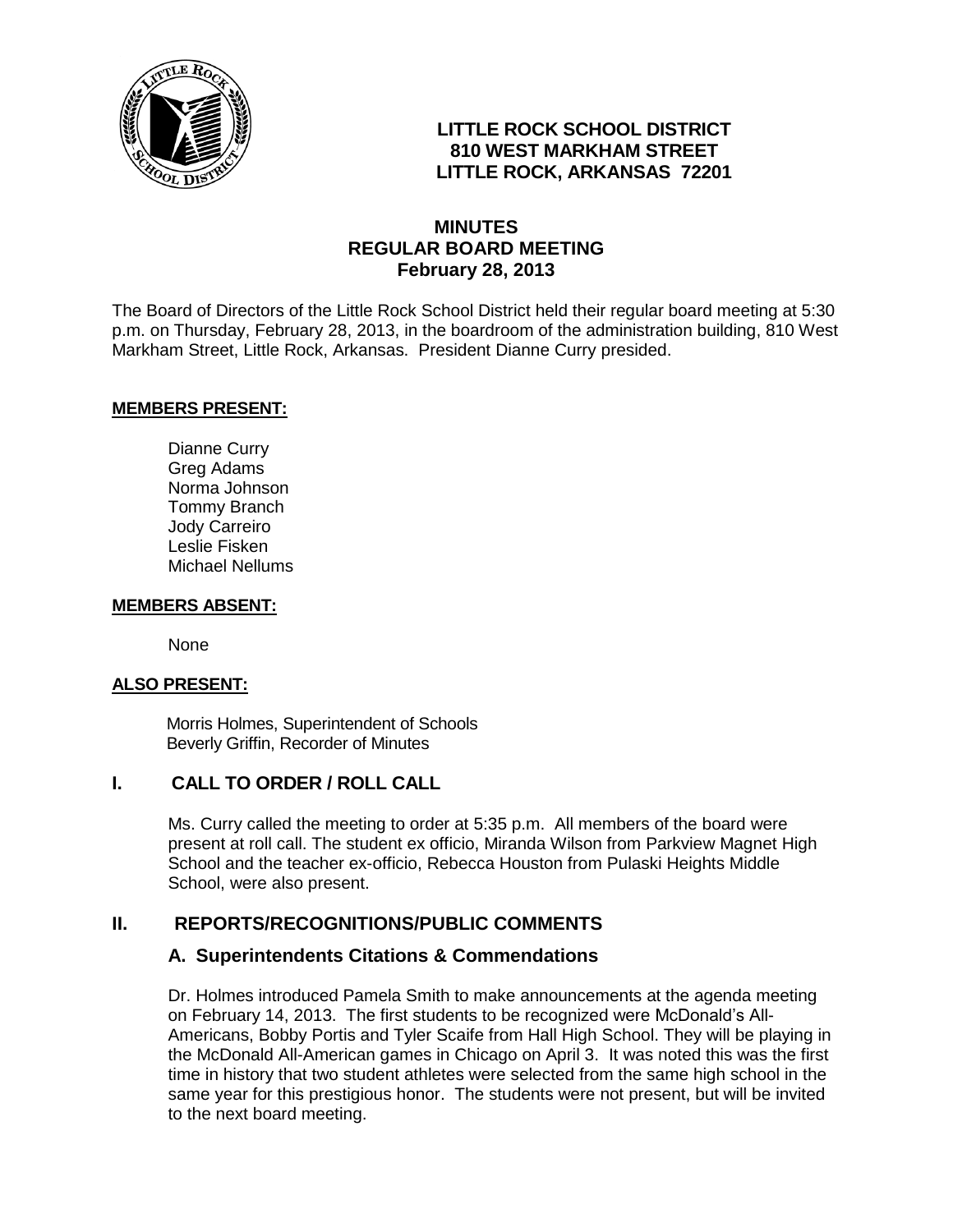Rex Deloney, art teacher at Central High School, was recently selected to participate in the 55<sup>th</sup> annual Delta Art Exhibition. His self-portrait, Artist as a Teacher, was selected for inclusion in this prestigious show, where his work received an honorable mention.

Jason McCann, also a teacher at Central High School, was also introduced as a participant in the Delta Art Exhibition. His work is on display in the gallery at the Arkansas Arts Center.

Central High School "young authors" were introduced in recognition of the second edition of the *Memory Project - Mapping the Road to Change*. The students were: Micah Booker, Clayton Gentry, Abhilasha Gokulan, Sally Goldman, Ginny Greer, Ty'Neshia Lee, Malik Marshall, Jhade McConnell, Rachel Schaffhauser, and Aaron Yin. Their sponsor/instructors, Keith Richardson and George West introduced the teachers involved in the project including Cynthia Mahomes Nunnley, Mike Johnson, Kirby Shofner, Rex Deloney, Jason McCann, Nancy Wilson, Agnolia Gay, Stacey McAdoo, Scott Hairston, Sarah Schutte, and Nicole Jackson.

Members of the Hall High School Forensics and Debate team won first place at an invitational debate tournament at the University of Central Arkansas. Coaches Helen Strickland and Chris Flowers introduced members of the team.

Marilyn Brewster was recognized for her part in promoting good health through the Parkview Health Fair.

At the board meeting on February 28<sup>th</sup>, Pat Boykin and students from Mann Magnet Middle School were present to highlight the arts and science program at Mann. Prior to the board meeting, five of the Mann music students performed in the lobby.

Students from Gibbs Magnet School presented their "Kids Stick Together" project. This effort was developed as a way to help students at Sandy Hook Elementary. Third graders made hand crafted items from duct tape with the funds going to Sandy Hook counseling programs. To date \$1,900.00 has been raised, and the projects continue.

LRCHS cheerleaders won first place in national competition in Atlanta, GA. They scored highest over all other participating high schools.

Elementary science supervisor Jennifer Webb presented a video of the elementary science fair and introduced several of the winning students. Twenty eight schools participated in this year's science fair.

The Hall High School Drama Department's International Thespian Society presented "Search for Signs of Intelligent Life." Ms. Strickland, drama coach and teacher, thanked Ms. Johnson for inviting her students to present.

# **B. Partners in Education**

One new partnership was presented for the board's approval. Ms. Milam introduced:

**Metropolitan Career and Technical Center** represented by *Beverly Thrasher* in partnership with **UAMS Center for Diversity Affairs** represented by Dr. Thomas and Ms. Pat Eggerson.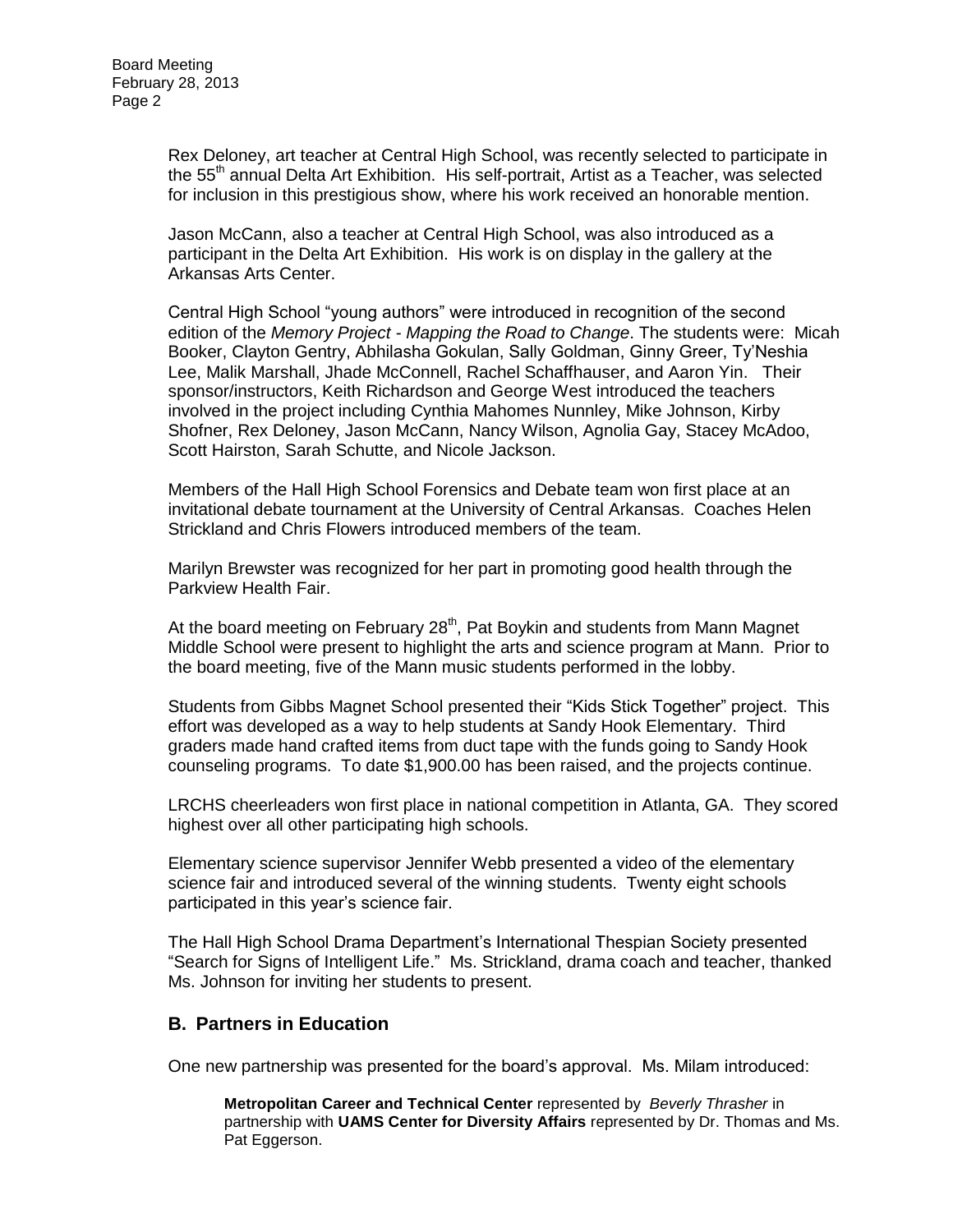Dr. Nellums made a motion to accept the partnership. Ms. Johnson seconded the motion, and it **carried unanimously**.

# **C. Remarks from Citizens**

*Marcus Devine*, minority business owner and Central High School graduate, congratulated the board on their approval of a 30% minority vendor participation policy. His business participates in vocational education construction programs and plans to bring students 18 or older to construction sites to learn the construction industry. He would like to offer more opportunities for students to enter vocational education programs.

*Roshunda Miller*, parent of a student at Parkview, addressed the board regarding bullying. She had previously addressed her concerns with the administration at Parkview, and she distributed a packet of information to board members. She stated her daughter had been attacked at school, and she was concerned nothing was being done to prevent additional attacks.

*Erica Mosby* with Professional Counseling Associates asked the board to consider allowing a continuation of services through PCA to LRSD students. PCA has served LRSD students through anger management interventions. They have been unable to serve LRSD students because of an inability to meet required funding deadlines.

*Carrie Thompson* addressed the board concerning her son, a special needs student at Roberts Elementary. She complimented the staff at Roberts, stating they had gone above the necessary to serve her child in speech and physical therapy. She expressed concerns regarding his education into the future as there aren't public school options for him after completion of the fifth grade. She thanked Dr. Holmes and board members for their support for a west Little Rock middle school.

*James Ross* introduced himself as the father of five students in the LRSD. He discussed his continuing "vested interest" in the LRSD and stated he had created a FB page to publish documents about the candidates who are being interviewed for the superintendency. He reminded the board of the five qualifications determined by the board to be used when selecting the next superintendent, and he spoke in support of three of the candidates already interviewed.

*Cornelius Roberts* introduced himself as a 19 year employee of the LRSD. He thanked the board for the opportunity to work for the LRSD and for the excellent insurance benefits provided to employees. He expressed concern over block scheduling and the RIF process.

*Carl Evans* introduced himself as the parent of a Forest Heights student. He believes there continues to be discrimination and segregation at FH. He stated students are being punished by the principal and that the entire student body is being punished for something that happened in the previous school year.

# **D. Presentation: Public Education Foundation**

Dr. Holmes asked for this presentation to be rescheduled for a later date.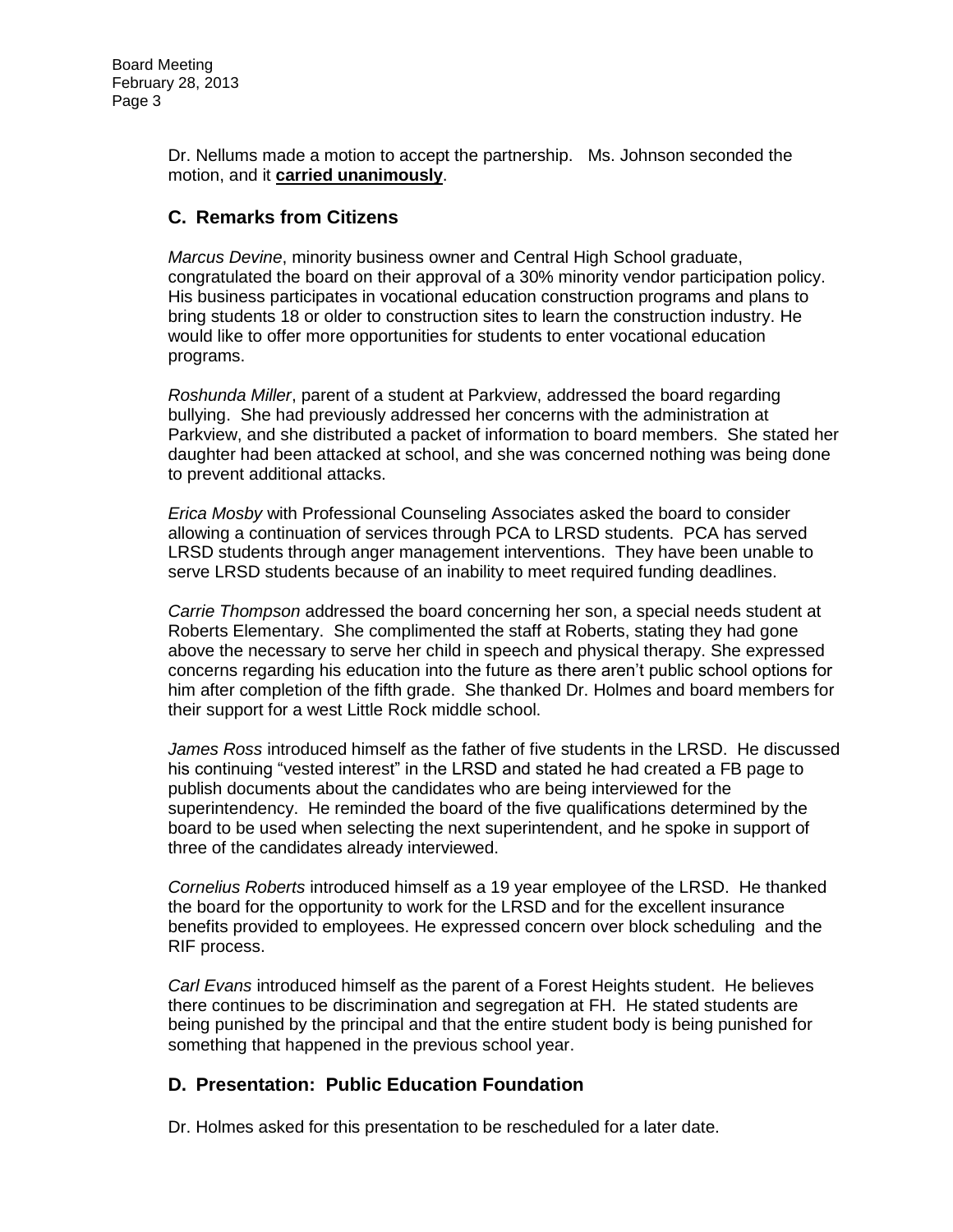# **E. Donations of Property**

The ex-officio student, Miranda Wilson, read the donations as listed in the following chart. Dr. Nellums made a motion to approve and accept the donations. Ms. Johnson seconded the motion, and it **carried unanimously**.

| <b>SCHOOL/DEPARTMENT</b>          | <b>ITEM</b>                                                                                                                           | <b>DONOR</b>                                                                             |
|-----------------------------------|---------------------------------------------------------------------------------------------------------------------------------------|------------------------------------------------------------------------------------------|
| <b>Baseline Elementary School</b> | \$250.00 cash for student uniforms and<br>incentives                                                                                  | LR Job Corp Center / Student<br>Government Association                                   |
| Central High School               | \$5,000.00 cash for the band trip to<br>Washington, DC                                                                                | Winthrop P. Rockefeller, Jr.<br>Mr. Tom Keys                                             |
|                                   | Sony NEX-VG10 camcorder, valued at<br>\$1,700.00 for the EAST program<br>Refrigerator, valued at \$150.00 for the<br>teachers' lounge | Mr. & Mrs. Scott Davis                                                                   |
| Hall High School                  | \$500.00 grant to the math & science<br>department                                                                                    | BHT Investment Company Inc. /<br>Doublebee's / Exxon Mobile<br><b>Education Alliance</b> |
| Jefferson Elementary School       | 19 \$10.00 gift certificates to Haagen-<br>Dazs, valued at \$190.00                                                                   | Mr. Brantley Foster                                                                      |
| Mabelvale Magnet Middle School    | \$400 cash to the garden project                                                                                                      | Susan N. Rose / Night Bloomers<br>Garden Club                                            |
| Roberts Elementary School         | Building materials, valued at \$282.70<br>to build the Roberts EAST Savings<br>bank                                                   | Patricia Snipes                                                                          |
|                                   | Building materials, valued at \$153.00<br>to build the Roberts EAST Savings<br>bank                                                   | Michael Connery                                                                          |

#### **DONATIONS**

# **F. Little Rock PTA Council**

No report.

# **G. Little Rock Education Association**

Ms. Kohler addressed the board regarding the importance of remembering our responsibility lies with the children in the district. She asked the board to consider reordering the agenda to move action on the PN agreement to this point in the meeting.

# **MOTION TO REORDER THE AGENDA:**

Mr. Carreiro made a motion to reorder the agenda to consider approval of the PN Agreement – Articles 4 and 6 at this point in the meeting. The motion was seconded by Mr. Branch, and **carried unanimously**. Action was taken at this point, but will be reported as presented in the agenda.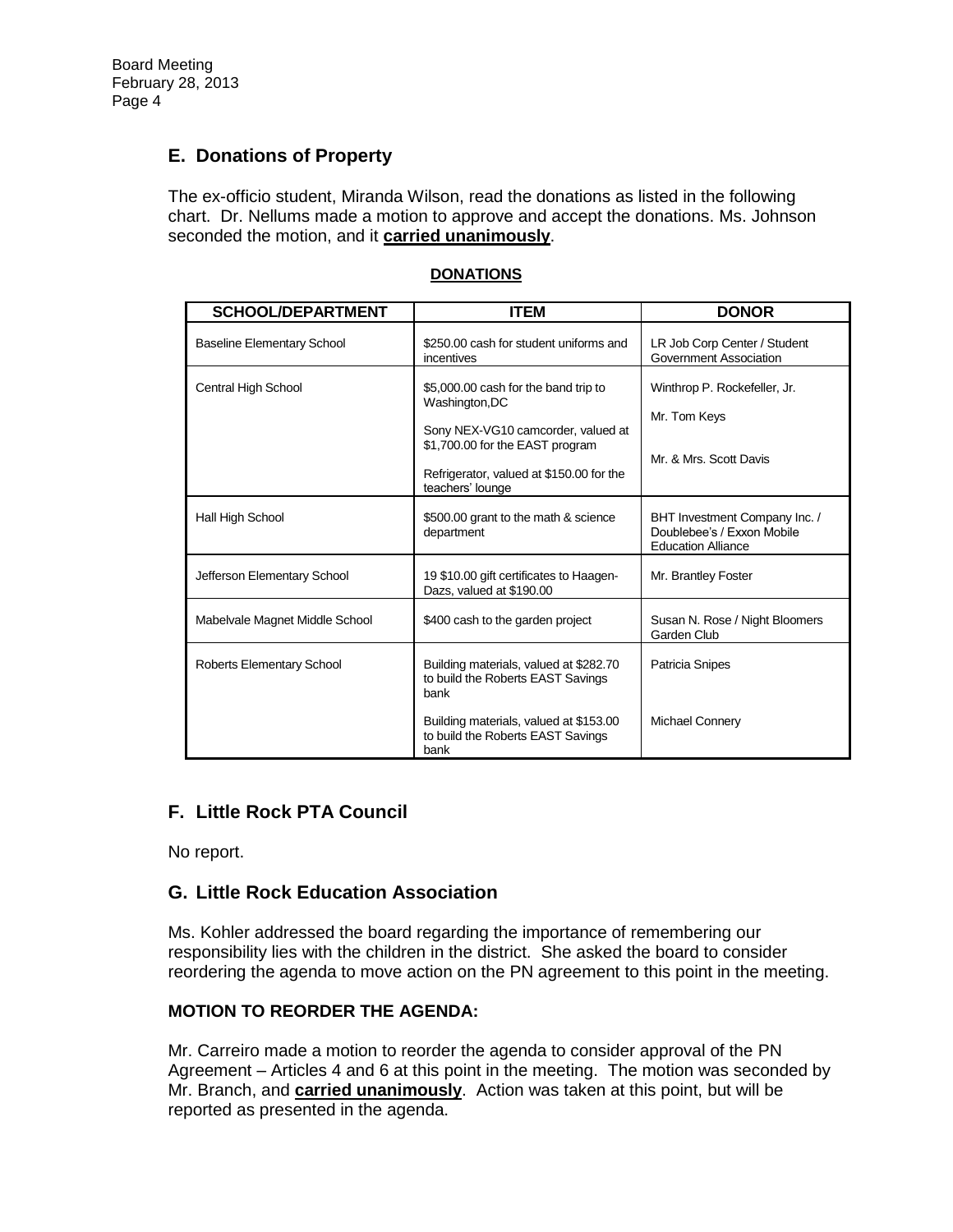#### **MOTION TO REORDER THE AGENDA:**

Mr. Carreiro moved to reorder the agenda to allow the Middle School Presentation at this point in the meeting. Ms. Fisken seconded the motion, and it **carried unanimously**.

#### **MOTION TO REORDER THE AGENDA:**

Mr. Carreiro made a motion to move the audit report presentation to this point in the meeting. Ms. Fisken seconded the motion, and it **carried unanimously**. Action was taken on the audit, and will be reported as printed in the agenda.

# **III. REPORTS AND COMMUNICATIONS**

## **A. Remarks from Board Members**

Ms. Fisken expressed her gratitude for Dr. Holmes' willingness to come out of retirement to serve the LRSD and the students in our city. Dr. Nellums echoed Ms. Fisken's remarks and commended Dr. Holmes for his conviction and dedication to the students.

Mr. Adams commented on the superintendent search and expressed appreciation for the community members, media, staff and others who had participated in the process of reviewing the qualifications of the applicants. He thanked those who had submitted their comments of concern and their impressions of the candidates. He expressed hope the board would come together in unanimous support for the candidate selected as the next superintendent.

Ms. Johnson expressed appreciation for Dr. Holmes and his leadership over the past two years. She asked the community to trust the board members as their elected officials. She thanked those who had expressed concerns and complaints, but asked them to recognize board members need their support and confidence.

Mr. Branch expressed appreciation for the group of administrators working on the antibullying training. He thanked Mr. Burton and Dr. Mitchell for the work they are doing with the committees on anti-bullying efforts. He had attended part of the staff development training sessions and was pleased with the progress being made.

Mr. Carreiro reminded the audience of Dr. Seuss' birthday coming up on Saturday. He encouraged everyone to go to a school and read a book. He announced the next Computer Power Day, Saturday, March 16, where low priced computers will be available for purchase. He reminded listeners of the low-cost internet access through Comcast which is available to eligible families. Forms for the computers are available at the schools, and also on line. Mr. Becker provided additional information, reporting computers were \$40 - \$50 per computer, and prepayment is required by cash or money order.

Ms. Curry thanked Dr. Holmes for accepting the challenge to serve as superintendent for the past few years. She read aloud a letter she was planning to send to the search firm of McPherson & Jacobson thanking them for their service to the LRSD in the most recent search.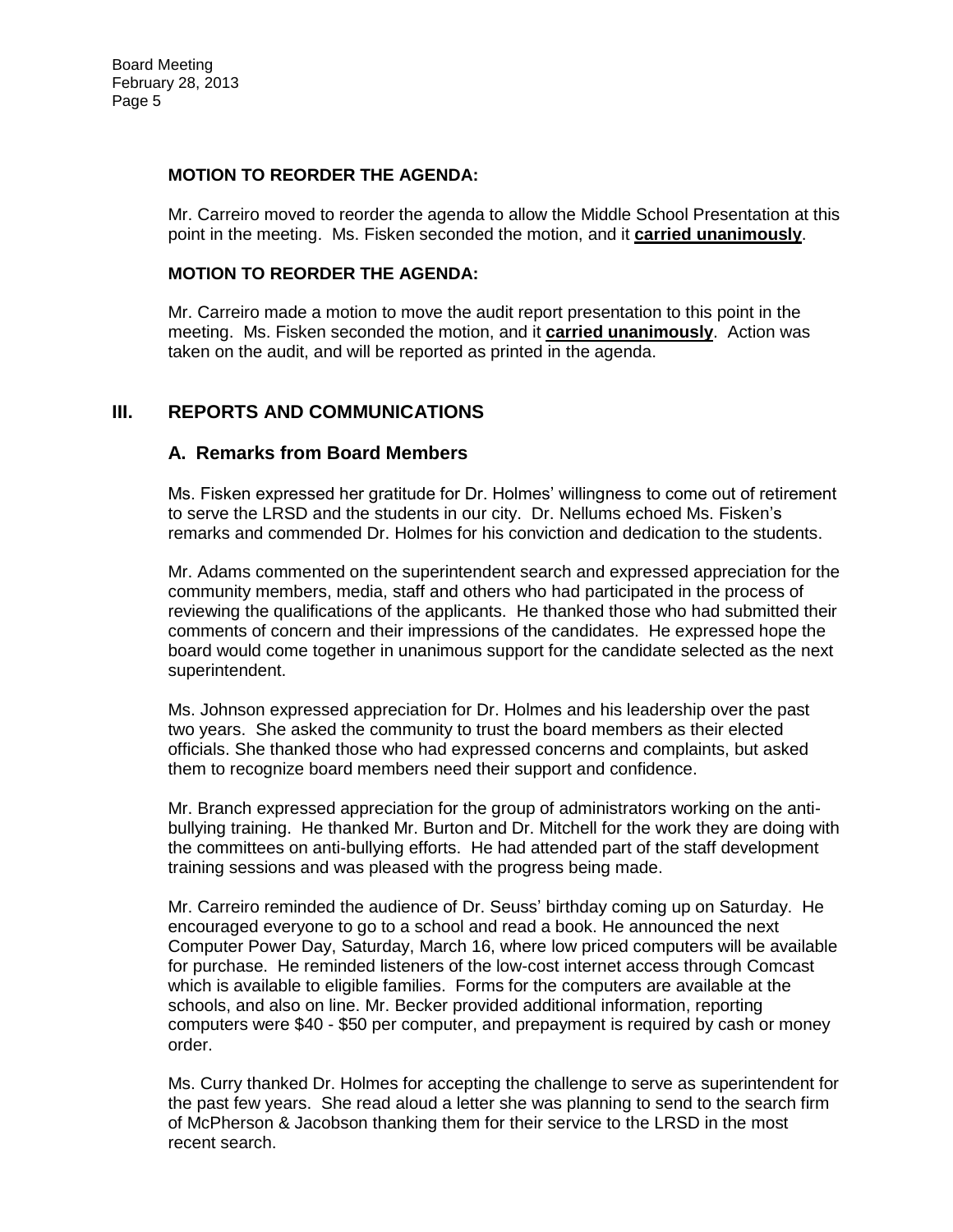## **B. Middle School Presentation / Mabelvale Middle School**

Suzi Davis introduced the broadcast communications presentation from Mabelvale Middle School. She thanked Principal Rhonda Hall and the staff of Mabelvale who participated in the videotaping project.

## **C. Legal Update**

Mr. Heller was not present.

## **D. Update: ACT Brochure**

Mr. Burton provided copies of the ACT College and Career Readiness brochure, and reported copies would be provided to every student in sixth through twelfth grades by US Mail. Ms. Curry encouraged follow up reporting on the numbers of students who take advantage of the testing opportunities.

Mr. Burton was asked to provide information on language services available for adults who may need English classes.

#### **E. Report: Arkansas Department of Career Education Start-Up Grant at McClellan Magnet High School**

Mr. Burton reported on a start-up grant opportunity though *Project Lead the Way* which is being implemented at McClellan High School. The instructor for the engineering courses has a degree in physics, and classes are being formed at this time. The \$58,000 grant will cover 85% of the start-up costs and school improvement grant funds will cover the remainder of the initial expenses. The intent of the grant is to provide an introduction to engineering and spark project-based interest in science, math and engineering.

## **F. Minority and Women Owned Business Community Panel**

At the agenda meeting Mr. Bailey announced a Saturday morning meeting of the Minority and Women Owned Business community panel on Feb 23<sup>rd</sup>. At the board meeting, Dr. Nellums made remarks regarding that meeting, and the progress being made toward developing a working body to assist the district in involving more minorities in the district's vendor processes. The next meeting is set for March 9, 8:00 a.m. He invited board members and others in the community to attend the meeting.

## **G. Anti-Bully Advisory Committee**

At the December 2012 board meeting, the board approved the Anti-Bullying Advisory Committee and the *Bully-Proofing Your Schools* program model to be implemented in the LRSD. Since that time, it was determined to be appropriate to add two additional positions on the Anti-bullying Advisory Committee; an "at-large" seat and one reserved as a representative for individuals with disabilities. Since these two positions go above the original directive from the board, the committee requested board action to add these two positions.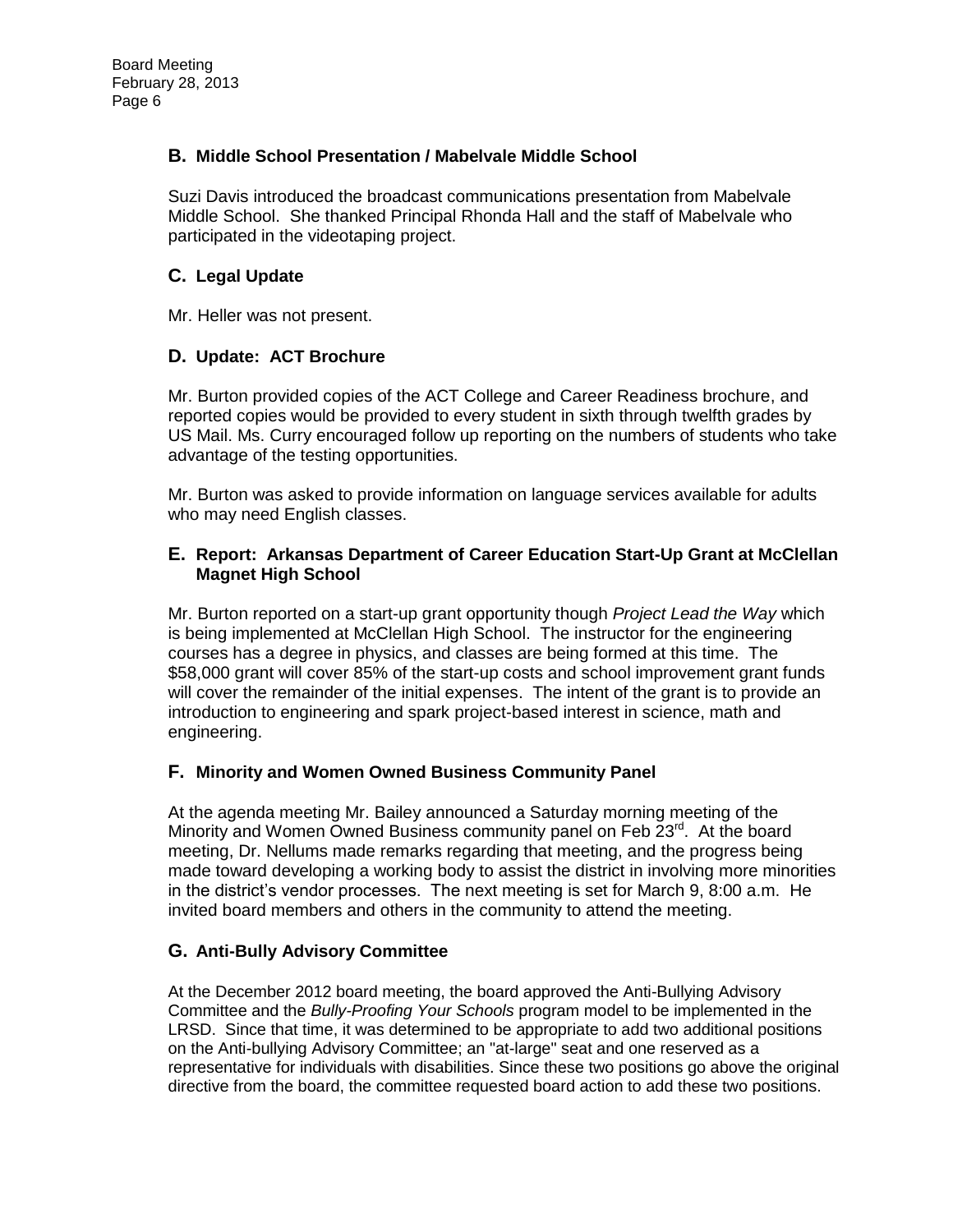Dr. Mitchell provided a brief update on the committees which are meeting to receive the training to implement the anti-bullying curriculum. Mr. Adams thanked the individuals who had agreed to serve on the anti-bullying committee.

Mr. Adams made a motion to add the two requested positions on the anti-bullying advisory committee. Ms. Johnson seconded the motion and it **carried unanimously**.

# **H. Internal Auditors Report**

The monthly auditor's report was provided in the board's agenda. No additional information was requested.

# **IV. APPROVAL OF ROUTINE MATTERS**

# **A. Minutes**

Minutes from the regular board meeting held on January 24, and from special meetings held on February 14 and February 18, 2013 and were presented for review and approval. Ms. Johnson made a motion to approve the minutes; Mr. Branch seconded the motion and it **carried unanimously**.

# **B. Revision to Board Meeting Calendar**

The board annually sets their schedule of meeting dates in the spring for the following school year. Those dates are made public, printed in the district's student calendar, and posted on the LRSD website. Occasionally the board is required to adjust the calendar of meeting dates, and a vote by the board is done prior to public notification.

In April, several board members will be attending the National School Board Association conference, April 12 - 15. It was recommended the board move the agenda meeting to the 18<sup>th</sup> of the month to accommodate travel dates for this meeting. Mr. Carreiro moved to approve the recommended change. Ms. Johnson seconded the motion and it **carried unanimously**.

# **V. ADMINISTRATION**

## **A. PN Agreement – Articles 4 and 6**

During the presentation section of the meeting, Ms. Kohler requested reordering the agenda to allow discussion and a vote on Articles 4 and 6 of the PNA. Teresa Gordon reviewed the revisions and asked for the board to support the clarification of language in the articles which detail procedures for resolution of grievances and teacher dismissal. Dr. Whitehorn was present to respond to questions regarding the discussions which had taken place between the administration, attorneys, and representatives of the LREA.

Mr. Carreiro moved to approve Article 4 and 6 amendments to the PNA as revised. Mr. Branch seconded the motion and it **carried unanimously**.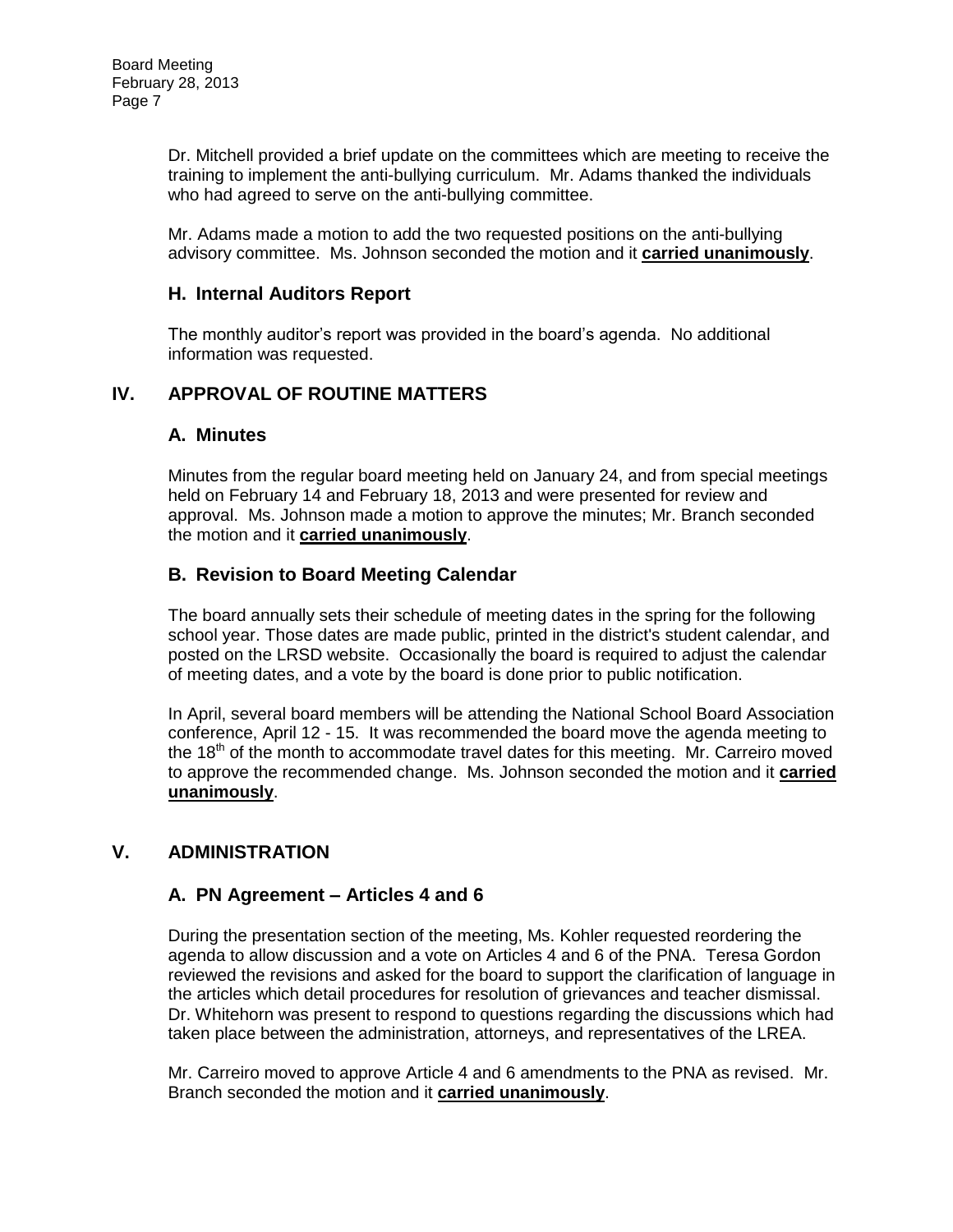# **VI. HUMAN RESOURCES**

## **A. Personnel Changes**

Routine personnel changes were provided in the board's agenda. Mr. Branch moved to approve; Ms. Johnson seconded the motion and it **carried unanimously**.

# **VII. FINANCE & SUPPORT SERVICES**

# **A. GAAP Financial Statements & Audit Report for June 30, 2012**

Mr. Bailey introduced Corey Moline the representative from Hudson & Cisne and asked Mr. Carreiro to speak briefly regarding the panel of volunteers who serve on the district's audit committee. Mr. Carreiro serves as the board's representative on the audit committee. It was reported the committee suggested adopting a resolution to establish a reserve for undesignated funds.

Mr. Carreiro moved to accept the audit report as presented and to commend Mr. Bailey and the accounting team for their quality work. Mr. Branch seconded the motion and it **carried unanimously**.

## **B. LRSD Energy Master Plan**

Mr. Bailey provided an overview of recommendations to improve energy usage across the district, and a summary report was provided as part of the board's agenda. Mr. Bailey asked the board to officially approve the energy conservation plans as presented. Dr. Nellums moved to approve. Mr. Branch seconded the motion and it **carried unanimously**.

## **C. Budget Update**

Mr. Bailey requested additional discussion on the formulation of the budget in the form of a budget worksession. That will be scheduled within a few weeks.

## **D. Financial Statements**

Reports were provided as part of the board's agenda.

## **VIII. CLOSING REMARKS**

Ms. Smith announced LR Adult Education High graduation ceremony on March 1, 6:00 p.m. at the Adult Ed center at 4800 West  $26<sup>th</sup>$  Street. She also noted English classes are available for Spanish speaking adults in the community. She will make sure pertinent information is posted on the LRSD website.

She also reminded listeners of the mini-parent-involvement conferences set for March  $2^{nd}$  at Chicot Elementary and March 9<sup>th</sup> at Booker Magnet Elementary.